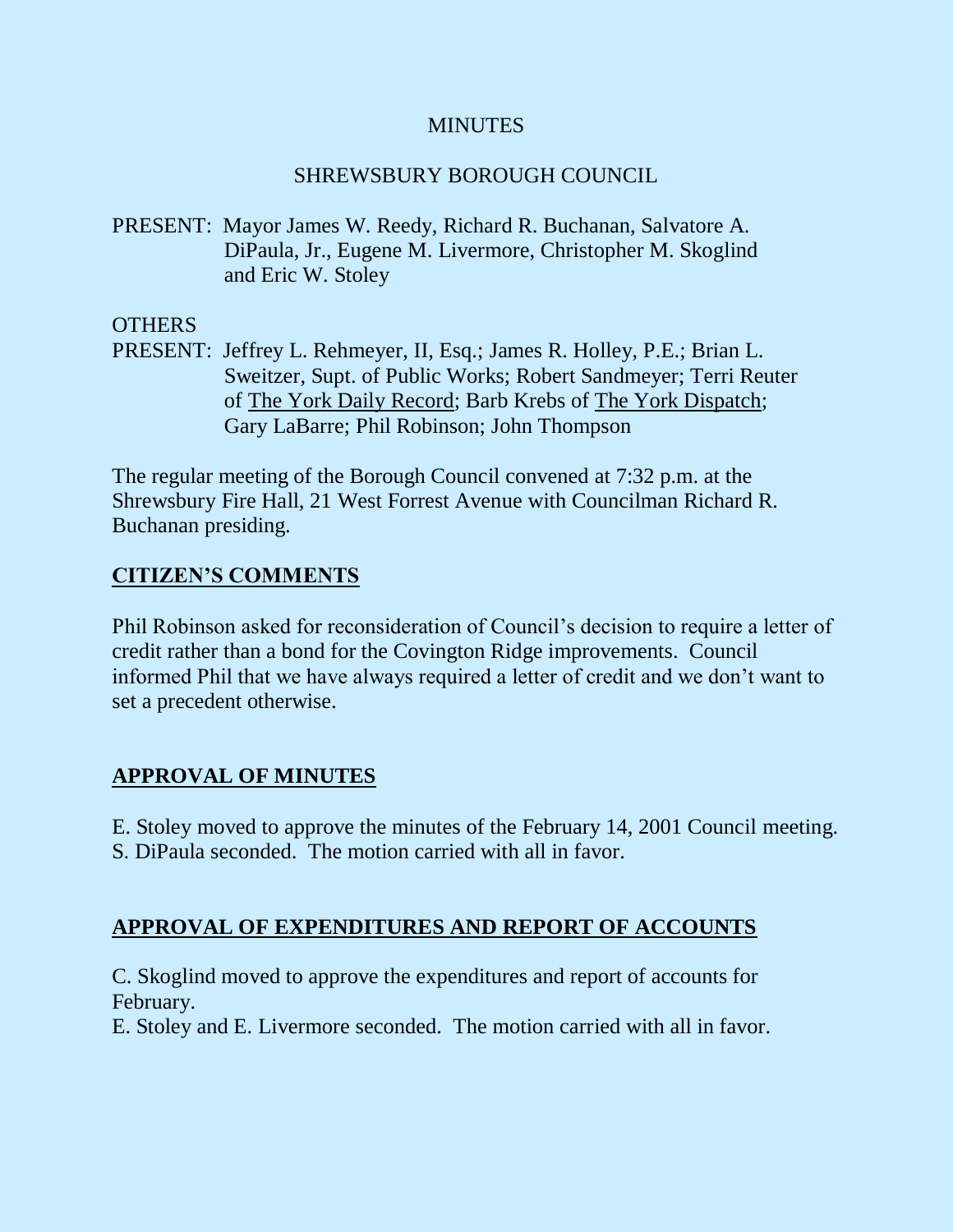# **BILLS**

- Lobar Associates draw # 2 for municipal building renovations \$55,080.00 recommended for payment by Murphy & Dittenhafer
- James R. Holley & Assoc. dilution line \$181.25; North end pump station \$821.28; general engineering \$326.70; sanitary sewer replacement \$1,316.46; pavilion reconstruction \$816.59
- Barton Associates maintenance building gas and electric for generator \$702.00
- Velda Nickell for bookkeeping services for February \$390.00
- Signal Services installation of alarm equipment at the library \$896.00; installation of alarm equipment in the temporary office trailer \$756.00; yearly monitoring fee for library \$240.00; yearly monitoring fee for municipal building \$240.00
- Countess Gilbert Andrews Uni-Marts zoning hearing work \$126.00; Hopewell Township appeal \$1,938.75

E. Stoley moved to approve payment of the above bills.

S. DiPaula seconded. The motion carried with all in favor.

# **SUBDIVISION AND LAND DEVELOPMENT BUSINESS**

Shrewsbury Assembly of God Preliminary/Final Land Development Plan #2000-2 for expansion of the Church

Robert Sandmeyer presented the plan. A variance was previously approved for the building coverage.

- C. Skoglind moved to approve the final land development plan.
- E. Livermore seconded. The motion carried with all in favor.

### **Zoning Officer**

Reports are on file.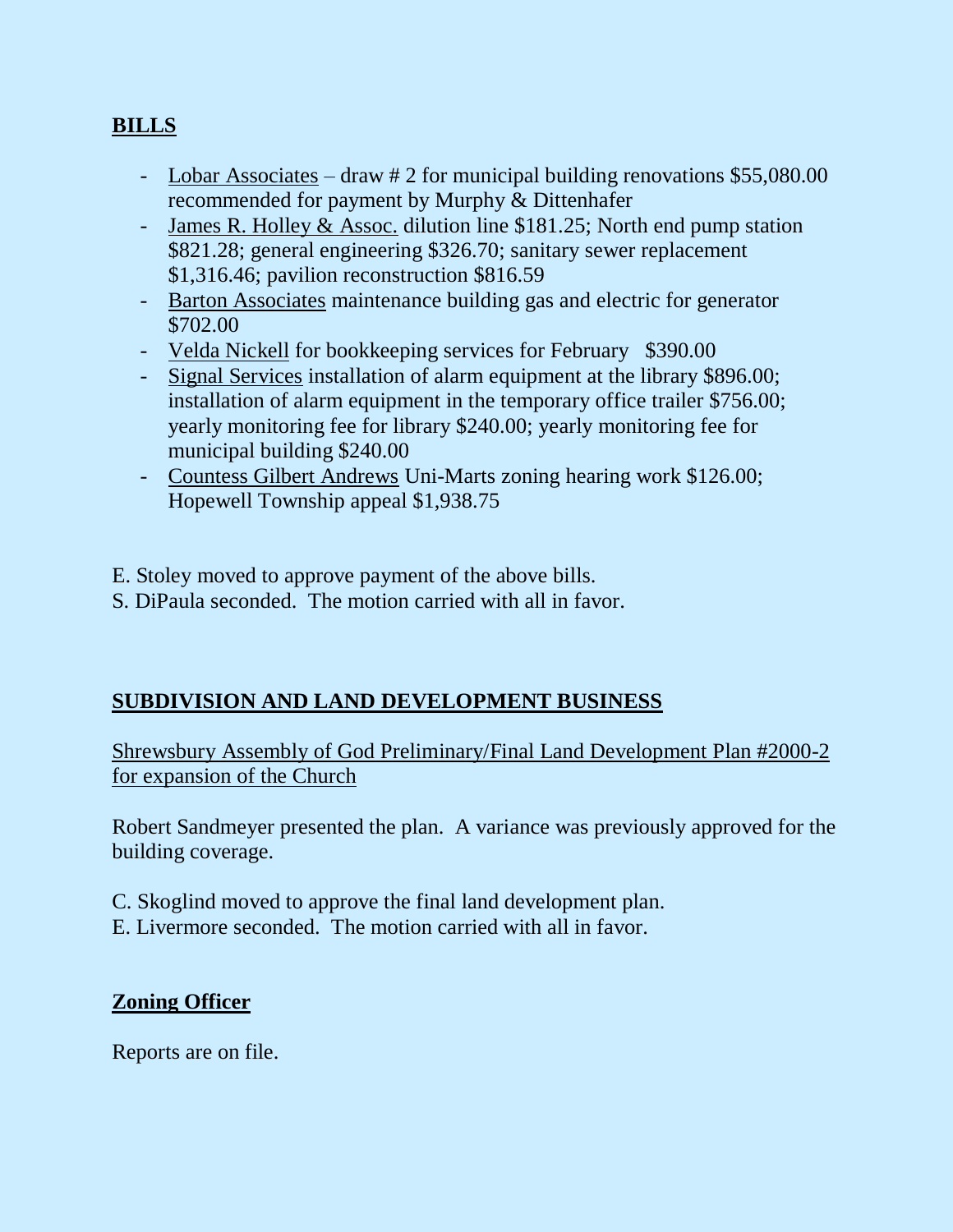## **Water & Sewer** – Richard R. Buchanan

### Machovec Claim

Jet Vac televised the eight inch sewer line on Windy Hill Road in front of Bob Machovec's house. There was a crack in the pipe approximately 300 feet upstream from his house. The crack was allowing about one gallon per minute of groundwater infiltration into the pipe. The crack has since been repaired. All piping was televised and passed. DEP is aware of the findings.

#### Pumphouse Springs

The well drillers have test drilled two wells close to the springs. The wells produced 34.5 and 30 gallons per minute. The hydrogeologist will submit possible options for the Borough to consider in regards to a new well.

8:03 p.m. Public Hearings on two ordinances:

Ordinance #2001-1 amending the zoning ordinance to modify the building coverage and impervious surface requirements for a house of worship in the Residential-Agricultural, Village or Commercial districts

E. Stoley moved to adopt the ordinance.

S. DiPaula seconded. The motion carried with all in favor.

Ordinance #2001-2 declaring the operation of an engine brake installed upon or in a gasoline powered or diesel powered motor vehicle not equipped with exhaust mufflers or equipped with inoperable or modified exhaust mufflers as to permit the creation of excessive noise through the employment of said engine brake to be a nuisance

Clarification was made to section 3 which was confusing in that it led the reader to believe no trucks were allowed on Northbrook Lane and other streets. John Thompson asked if exempt farm tag vehicles could be excluded from the engine brake retarder restriction. Section 6 will be added to exclude the exempt farm tag vehicles.

C. Skoglind moved to adopt the ordinance with the modifications.

E. Stoley seconded. The motion carried with all in favor.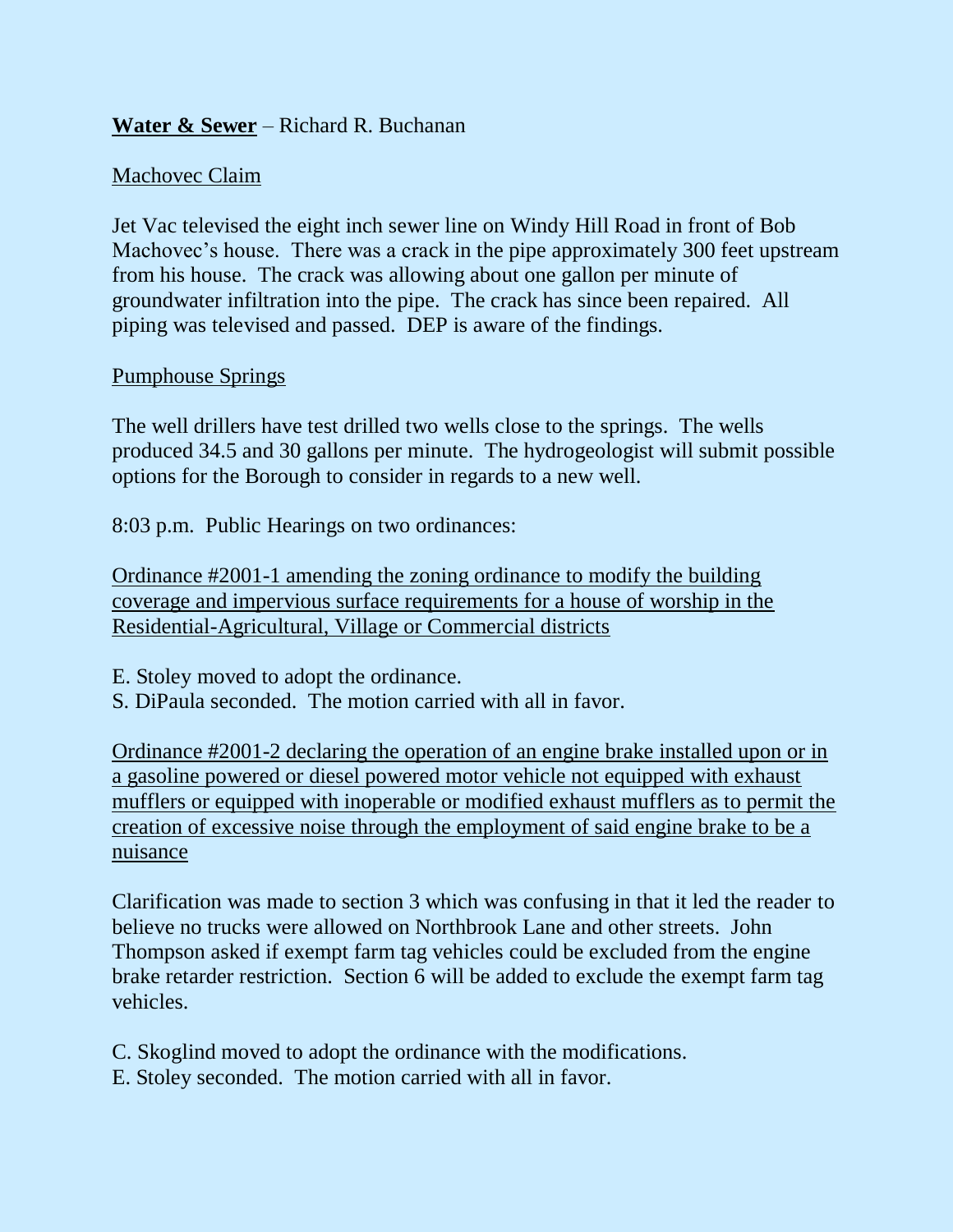# **Public Roads and Lighting** – Christopher M. Skoglind

#### Street Sweeping

Ross Industries will sweep the streets possibly the week of April 23 at a price of \$2,185.00.

#### Street Inspection

The committee will tour the streets on Saturday, March 24.

### **Public Lands, Buildings and Finance**

#### Municipal Building Renovations

A report was submitted by Councilman Ridgely to update Council on the status of the renovations. The work is on schedule.

### **ENGINEER'S REPORT**

#### Pavilion Windows

A sample turnout window was examined; it was decided to use T111 siding for the windows.

#### Main Street Re-paving

PennDOT is not replacing any culverts in the Borough but they are in the Township. Some inlets will be replaced. From Greenmount Avenue north to about 214 S. Main Street PennDOT is tearing out the curbing and driveway ramps at no cost to the Borough. PennDOT is paying for the new curbing. Letters were sent to the property owners in this area. E. Maple Avenue and E. Railroad Avenue ramps are being replaced.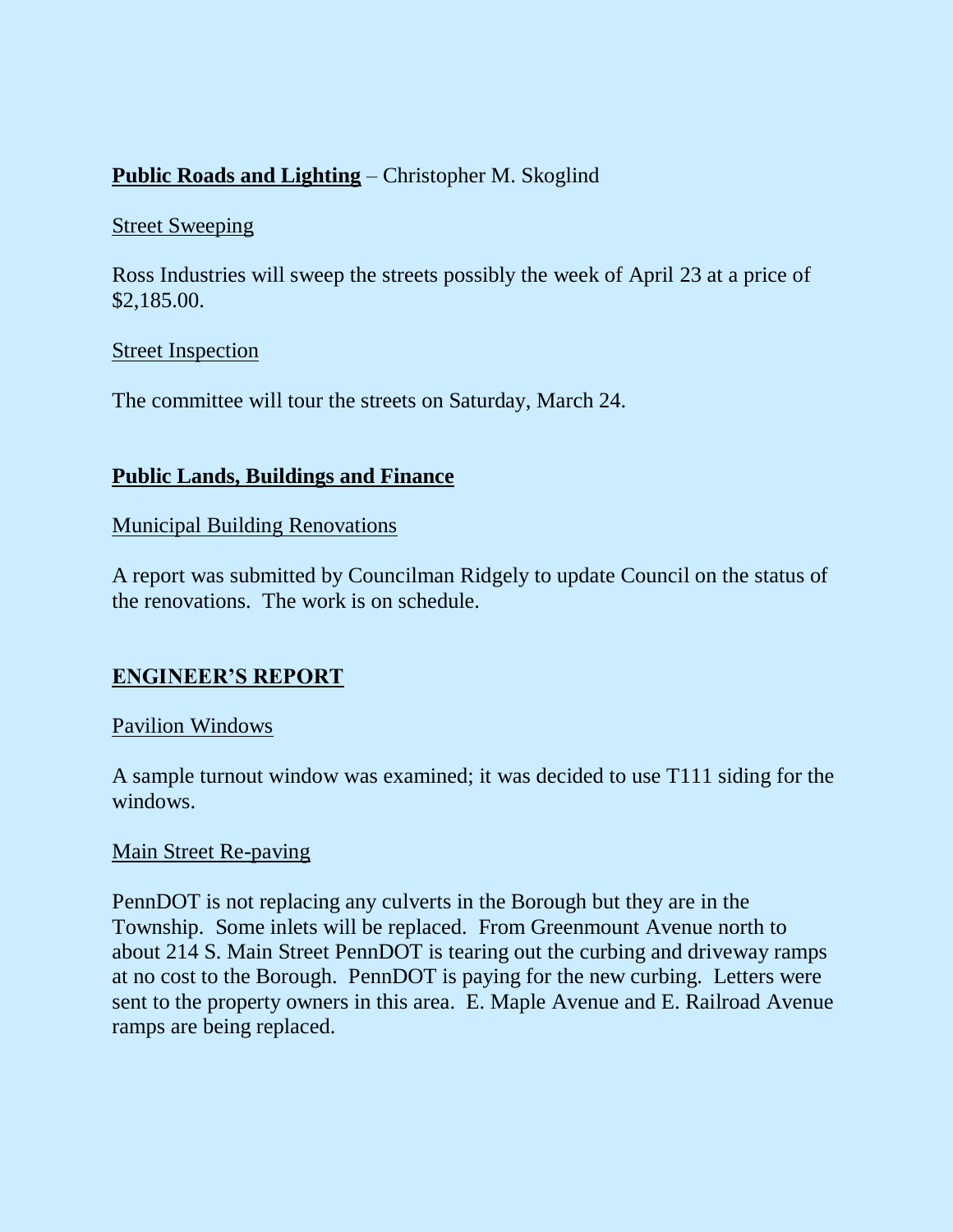# **SOLICITOR'S REPORT**

### Unimart Zoning Hearing

Counsel for Unimart called Jeff to withdraw the application and to inform him Unimart will turn off the lighting in the canopy.

#### Hopewell Township

The Commonwealth Court found in favor of Shrewsbury Borough.

#### Covington Ridge

Jeff revised the developer's agreement and gave notice we require a letter of credit.

#### Machovec

The testing was done and the infiltration crack was repaired. Jeff notified Machovec's attorney of the status. No action is required at this time.

### **Public Safety, Welfare and Personnel** – Salvatore A. DiPaula, Jr.

#### West Nile Virus

Brian will be attending a class in April. The County is saying it will hit York County this summer.

An executive session will be held later to discuss a personnel issue.

### **Secretary's Report** – Cindy L. Bosley

The audit is in process.

York County Assembly of Governments annual dinner meeting is Thursday, March 29; York County Boroughs Assn. quarterly meeting is Thursday, March 22.

# **York Area Earned Income Tax Bureau** – Eugene M. Livermore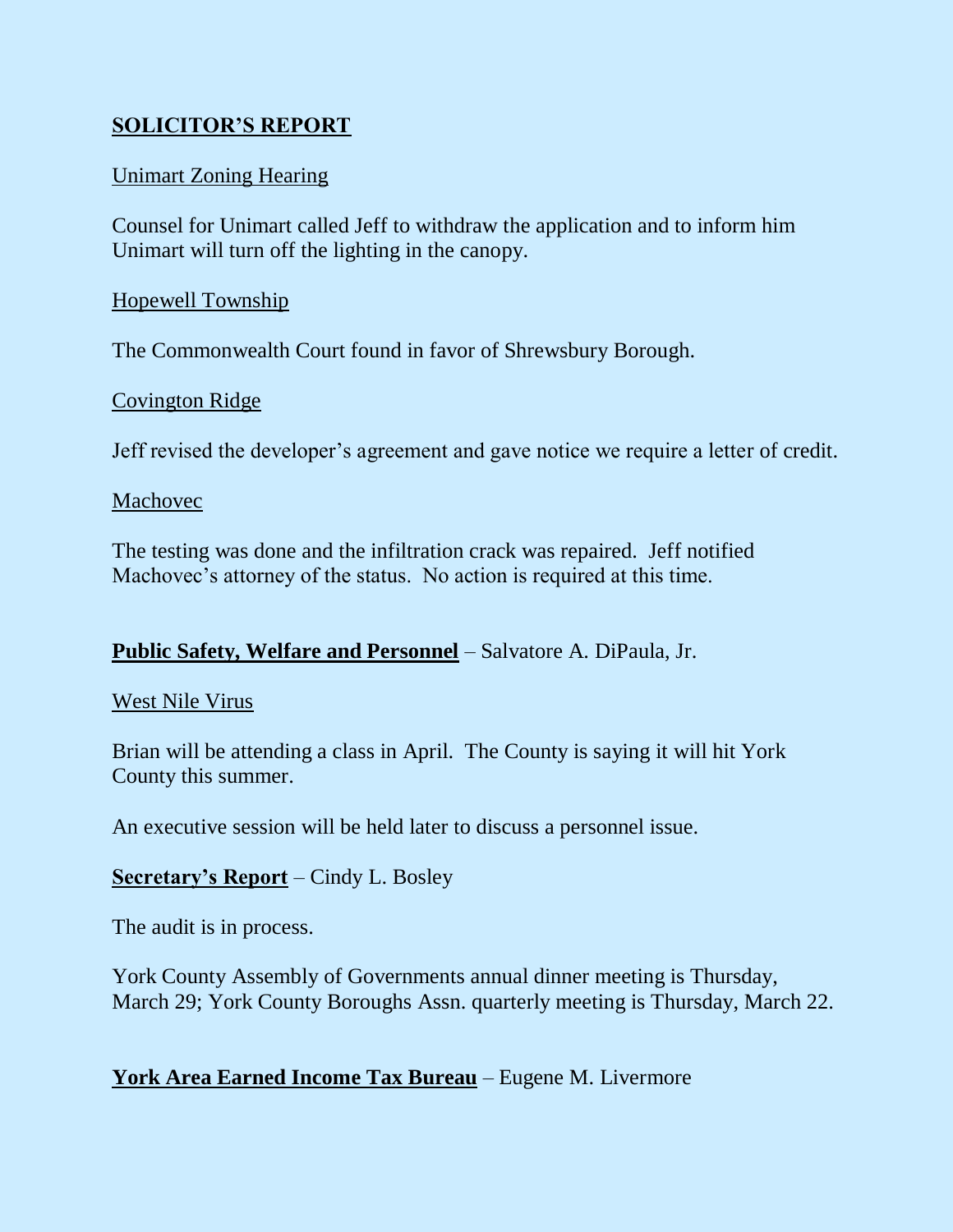# **Recreation/Regional Recreation** – Eric W. Stoley

Bids for Mowing/Field Maintenance

Bids will be opened on March 29.

Athletic Field Caretaker

An ad was run for caretakers.

**Toastmasters** 

The Toastmasters group is meeting at the school.

### **Planning Commission/Regional Planning Commission** – Eric W. Stoley

#### Traffic Study

Eric reported New Freedom Borough agreed to contribute toward the study.

**Southern Regional Police** – Richard R. Buchanan

Buck highlighted the police report for February.

# **UNFINISHED BUSINESS**

### **NEW BUSINESS**

#### Library Building

Jim Holley mentioned construction on the new library is planned for 2003. The Borough should think what should be done with the old library building; perhaps the sale proceeds can be donated to the new library.